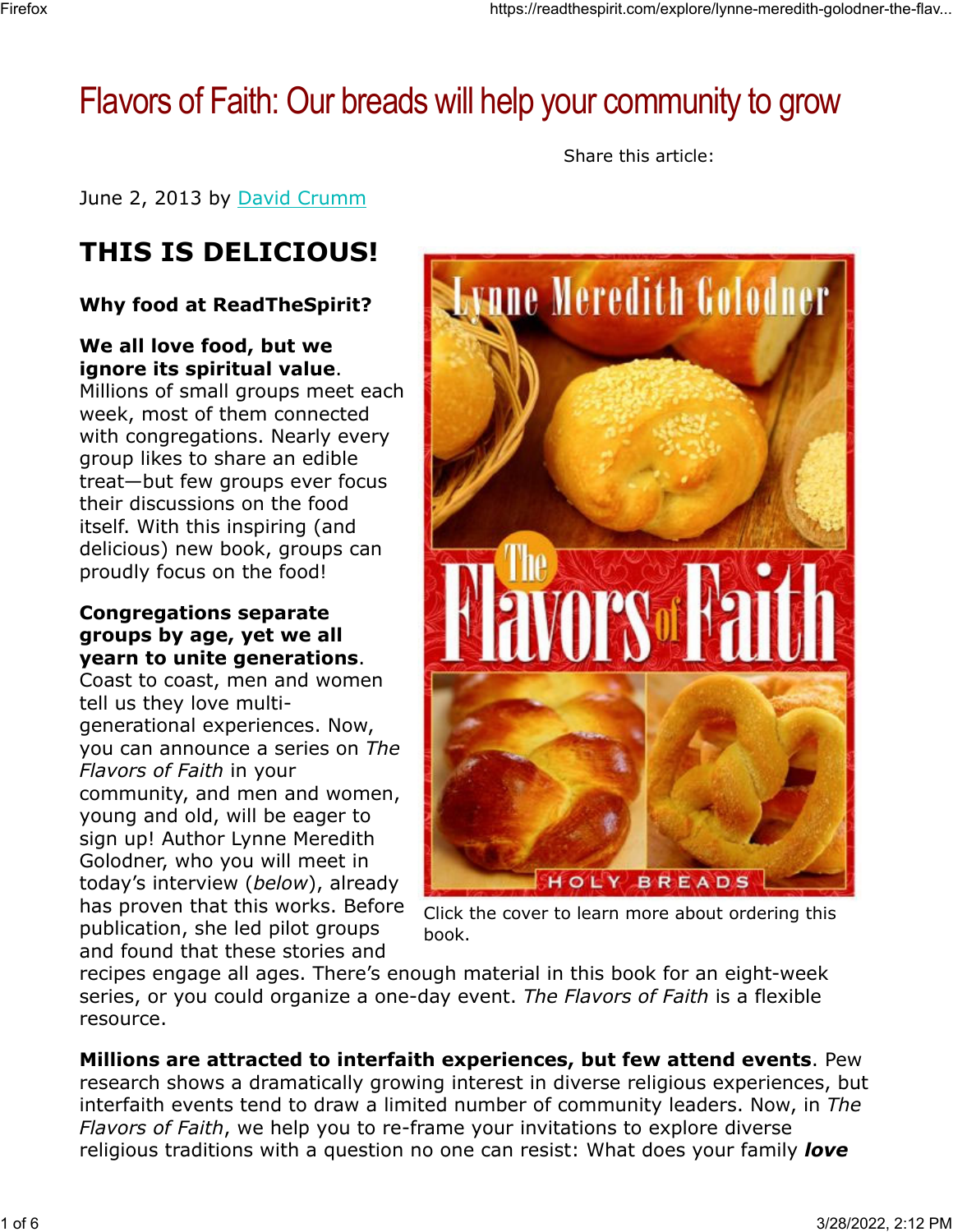#### *to eat*?

**For the 150th anniversary of Thanksgiving, it's time to start new customs!** One group recommending *The Flavors of Faith* is an interfaith council promoting a *Season of Gratitude* in November 2013 to celebrate America's Thanksgiving sesquicentennial. You could be part of this free *Season of Gratitude* movement by organizing your own group.

**ORDER YOUR COPY TODAY** by clicking on the book cover, which takes you to a page where you can learn more about the book and purchase a copy through either Amazon or Barnes and Noble. Yes, the book is available in all your favorite formats: paperback, Kindle and Nook. *Just click the book cover.*

#### *And now, meet Lynne in this interview with ReadTheSpirit Editor David Crumm …*

## **INTERVIEW WITH LYNNE MEREDITH GOLODNER ON THE FLAVORS OF FAITH: HOLY BREADS**

DAVID: You're working on a series of books about foods related to religious traditions —foods that have been bringing people together for many centuries. Why start with bread?

LYNNE: Bread is central to all the faith traditions. Bread is so simple; and bread is so profound. It's a Divine symbol in some religions, but it's also the most basic staple of daily life for families around the world. Christians pray for "daily bread" to sustain them. As I say in the opening pages, it's no accident that words "bread" and "dough" became slang for money. Bread is the perfect starting point for the kinds of stories and recipes we want to share in this series of books.

Here's another thing I found: People love to talk about bread! I'm the kind of person who likes to be well organized, so I started this project by trying to map out a number of the subjects that eventually will appear in *The Flavors of Faith* series. One reason we start with *Holy Breads* is that, everywhere I went in my early research and reporting, people said: "I've got to tell you my bread story!" There were so many of them. And those stories about bread almost always relate to faith and family.

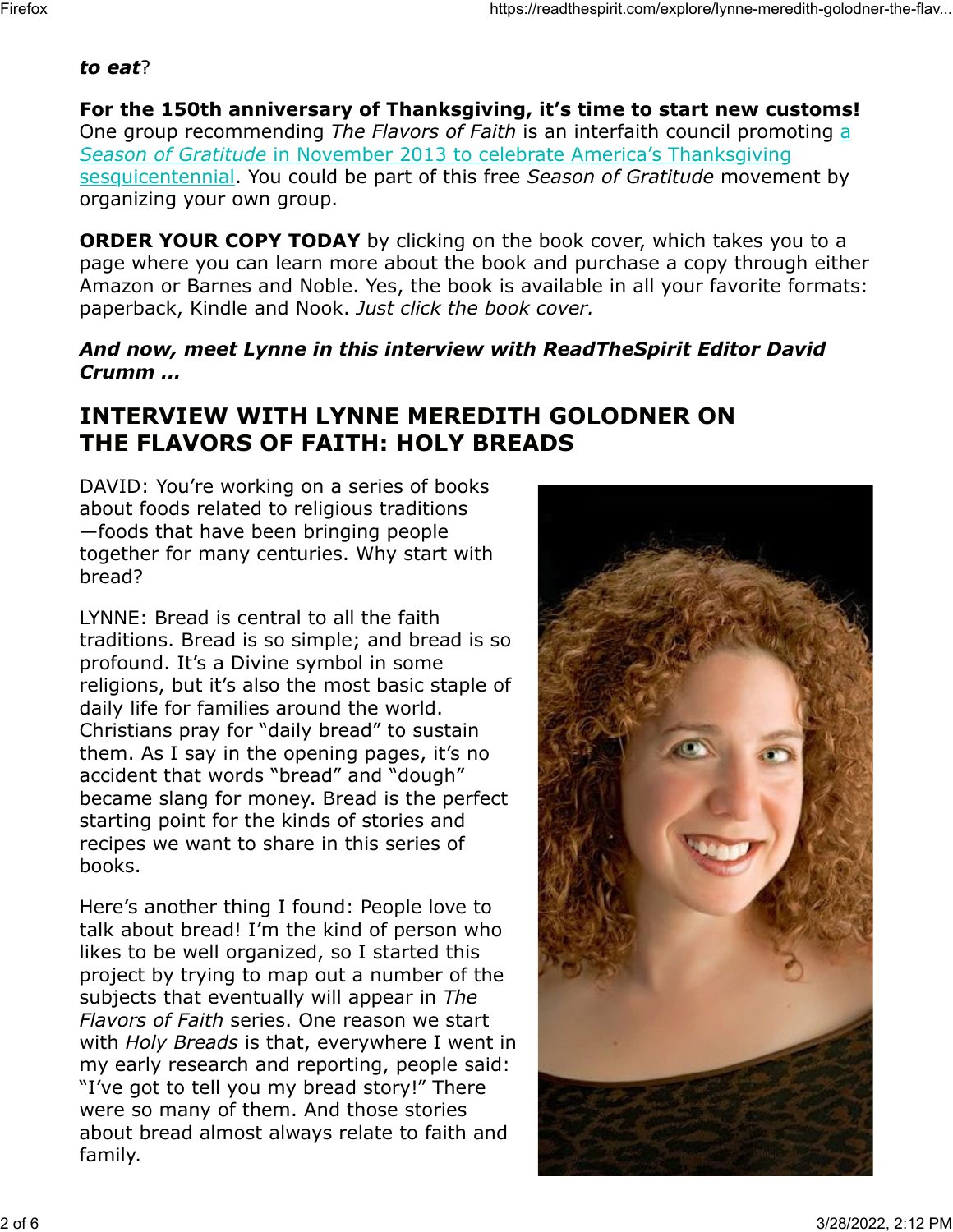In this book, you'll discover why food—

especially bread—is a universal connector. Over time, the common thread throughout *The Flavors of Faith* books will be that these are the stories and the flavors that ground us in our traditions. They help us remember who we are and what we believe.

### **FLAVORS OF FAITH: BREADS IN MANY SHAPES & TASTES**

DAVID: Your bread stories and recipes come in all shapes, sizes and flavors. Some breads in this book are more like cakes. Some are round; some are flat; some are woven. Some are sweet; some are savory. What are some of the unusual things you discovered?

LYNNE: A lot of the discoveries are surprises about the traditions behind breads. I love the example of the pretzel, which became an entire chapter in the book. My kids love pretzels as a snack, but would never have guessed that pretzels are part of a religious tradition. I have reported on food for many years, and I have to say: This book is eye-opening in a lot of ways. Until I did the research for this book, I didn't know that pretzels began as a Christian Lenten tradition. The chapter on pretzels is called "Arms Crossed in Prayer." I tell that story of the origins of pretzels, then we give readers a soft-pretzel recipe that's easy to make at home. This is a fun one to make and eat with children.

Then, from the Native American tradition, we learn that talking about bread goes right to the heart of the American Indian experience. That history is complex and includes the conflict between Native people and the Europeans who came here. One example of a bread that carries this story is fry bread. On the advice of Native Americans, I did not include fry bread in this book of *Holy Breads*, although various kinds of fry bread show up everywhere in Indian culture, today. The history of fry bread connects with the history of oppression in which Native people were forced into reservations and were given limited foods to eat. For example, fry bread originally was made with lard and over many years fry bread contributed to a lot of health problems for Native people. The ingredients for fry bread were not native to the Americas. One example is the lard, which came from pigs, and of course pigs were introduced in the Americas by the Spanish explorers.

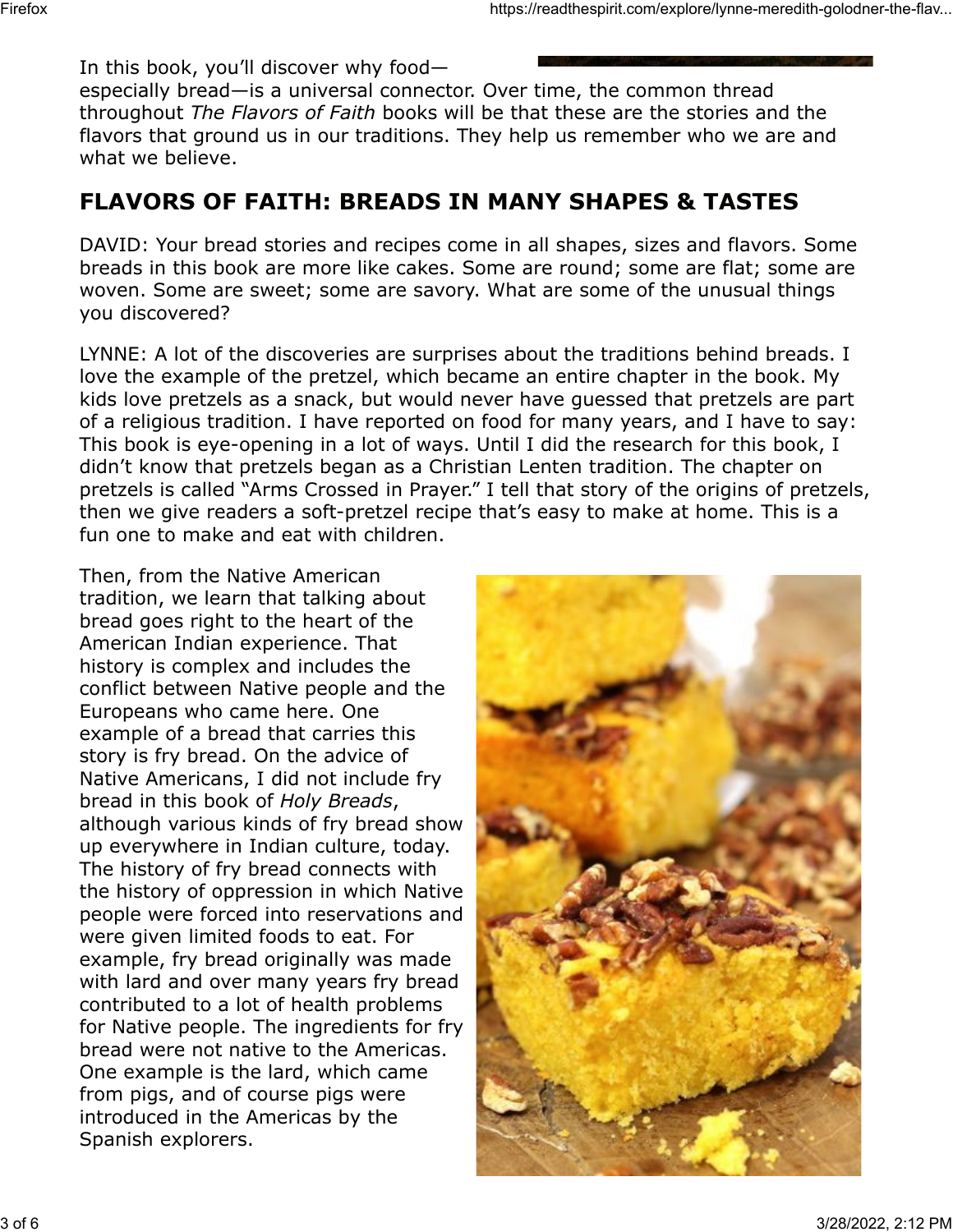made in that chapter. One of my favorite Corn bread with pecan and maple syrup. DAVID: That's a fascinating story and opens up new insights into American Indian culture. I love the choices you recipes in the book is an incredibly



delicious cornbread recipe that includes ingredients common to Indian life for thousands of years: corn, nuts and natural syrup. While the Old World brought foods like the pig over here, the New World sent foods like corn, or maize, back to Europe.

LYNNE: That's right, in talking with Native Americans, we made a conscious decision to include corn bread rather than fry bread. Corn and corn bread have very positive associations in Indian tradition.

DAVID: Readers will learn a lot as they read the stories that go with the recipes. I'm inspired by the Muslim women who baked bread, week after week, year after year, to help raise the walls of their mosque. Anyone who reads that story, I think, will be inspired—and likely will think of generations of women in Cristian and Jewish congregations who have worked so tirelessly to prepare foods to nourish their communities. That Muslim chapter is one of my favorites.

LYNNE: The book shows that the depth and breadth of the impact of bread is monumental. This takes so many forms. Bread often is a foundational element in Muslim community centers, where women usually are the bread bakers. The story I tell in that chapter is about a particular group of Muslim women who literally helped to build their mosque and to keep it going through their weekly bread sales.

## **FLAVORS OF FAITH: BREADS LOVED BY ALL AGES**

DAVID: This is a good place to ask about the popularity of these recipes with all kinds of people—all ages, too. We've already described some unusual breads: a wonderfully rich cornbread with nuts and then this Muslim flat bread, which can be made with some unusual spices on top of it. I know that you've already had experience sharing this with groups of people. Some of these recipes are unusual but people seem to love them, right?

LYNNE: One place I shared the book complete with samples of some of the breads—was my daughter's fourth-grade class. I included some of the more unusual recipes. I brought some of Emily Dickinson's cocoanut recipe, which is included in the book. And I had some of the Muslim bread with those unusual spices on top of it. These kids were *sooo* into tasting these new flavors! We had a row of desks in the classroom, where we could lay out these breads cut up into smaller pieces. The kids walked around and took pieces. They took

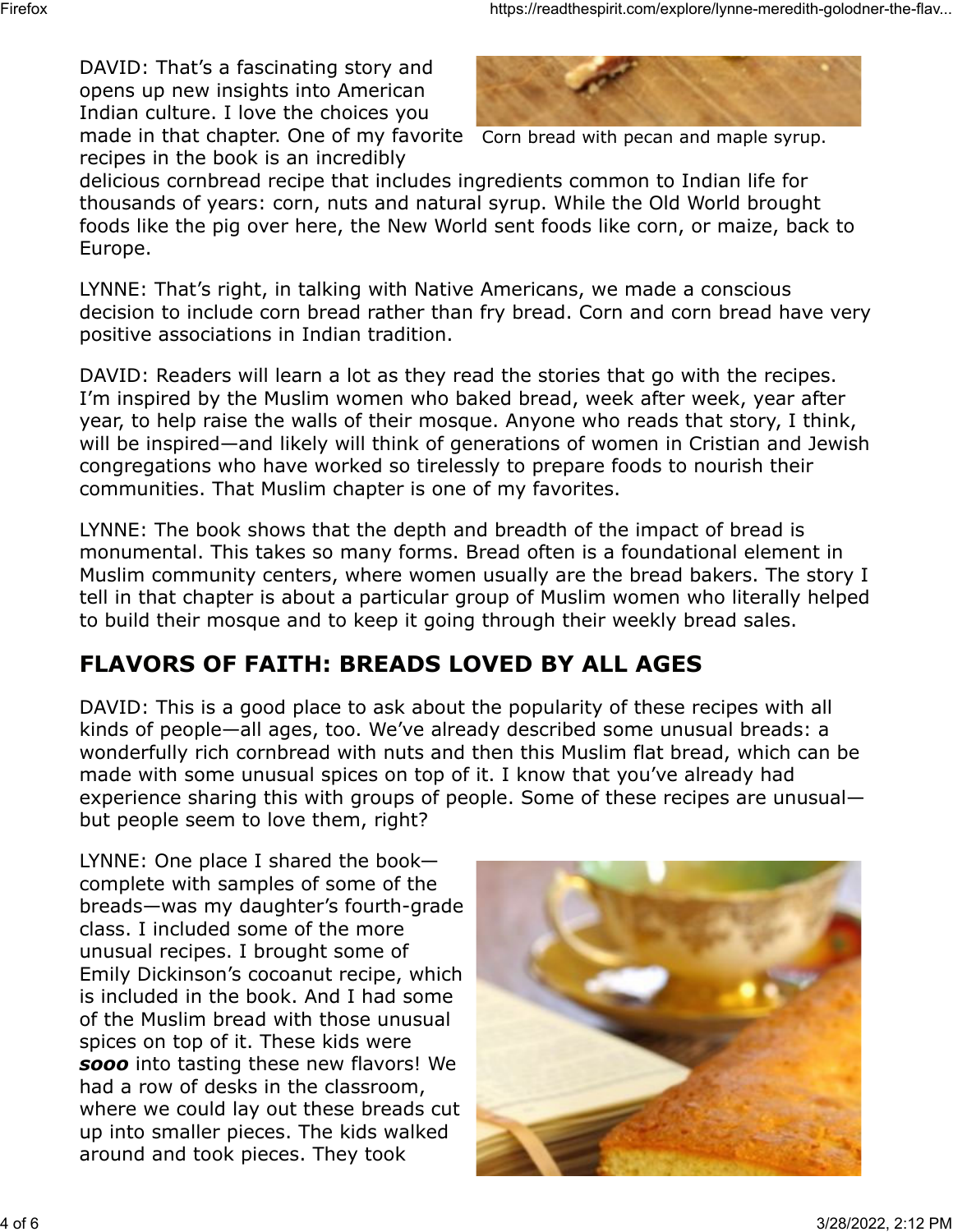everything, ate everything, enjoyed it all. These were very different tastes for them. But they loved the cocoanut loaf and they went crazy for the spiced Muslim bread.

This is a huge opportunity for bridge building, not only between different faiths and cultures, but between the ages as well.

DAVID: You've mentioned Emily Dickinson, so let's talk a little more about that. You've got a slightly adapted version of the poet's most popular recipe. Readers probably aren't aware that she loved baking. Her father declared that he would only eat Emily's



Emily Dickinson's cocoanut loaf.

bread at his table. She was a recluse as a poet, but she was proud of her bread. Can you tell us a little more?

LYNNE: In the book, readers will find a new way to connect with one of America's most beloved poets. I love that part of the book and my kids love her recipe. At home, I take her recipe and make it for my kids as mini-cupcakes so kids can pop one into the mouth in a single bite.

#### **FLAVORS OF FAITH: INVITING READERS TO GET INVOLVED**

DAVID: You're inviting readers to get involved online, too, in at least three ways: Share a personal story about food; share a recipe; or perhaps ask a question about a food tradition they'd like to learn more about. They can do that in several ways. Right now, the main place to share stories and ideas is on the front page of the new *FeedTheSpirit* department.

LYNNE: When you get there, look for my book cover, then right below the cover is a convenient place to send us your stories, recipes and questions.

DAVID: If you love food, you'll find new columns in *FeedTheSpirit* every week. People also can keep watching the front page of ReadTheSpirit, where our new food stories will be featured with other front-page headlines each week. We will make it easy for readers to find and share food stories.

LYNNE: I've already started collecting stories for future books. I'd love to hear from people with new stories, positive memories about food, recipes, and their questions. I also hope that readers will help us spread the word about the book itself. Getting this book into the hands of your friends is really the best way to get them excited about it.

DAVID: One way readers can help is to click the Facebook links with our interview today. There's a blue-"f" Facebook icon at the top and the bottom of our interview. Clicking on that blue-"f" icon lets a reader share this news with friends on